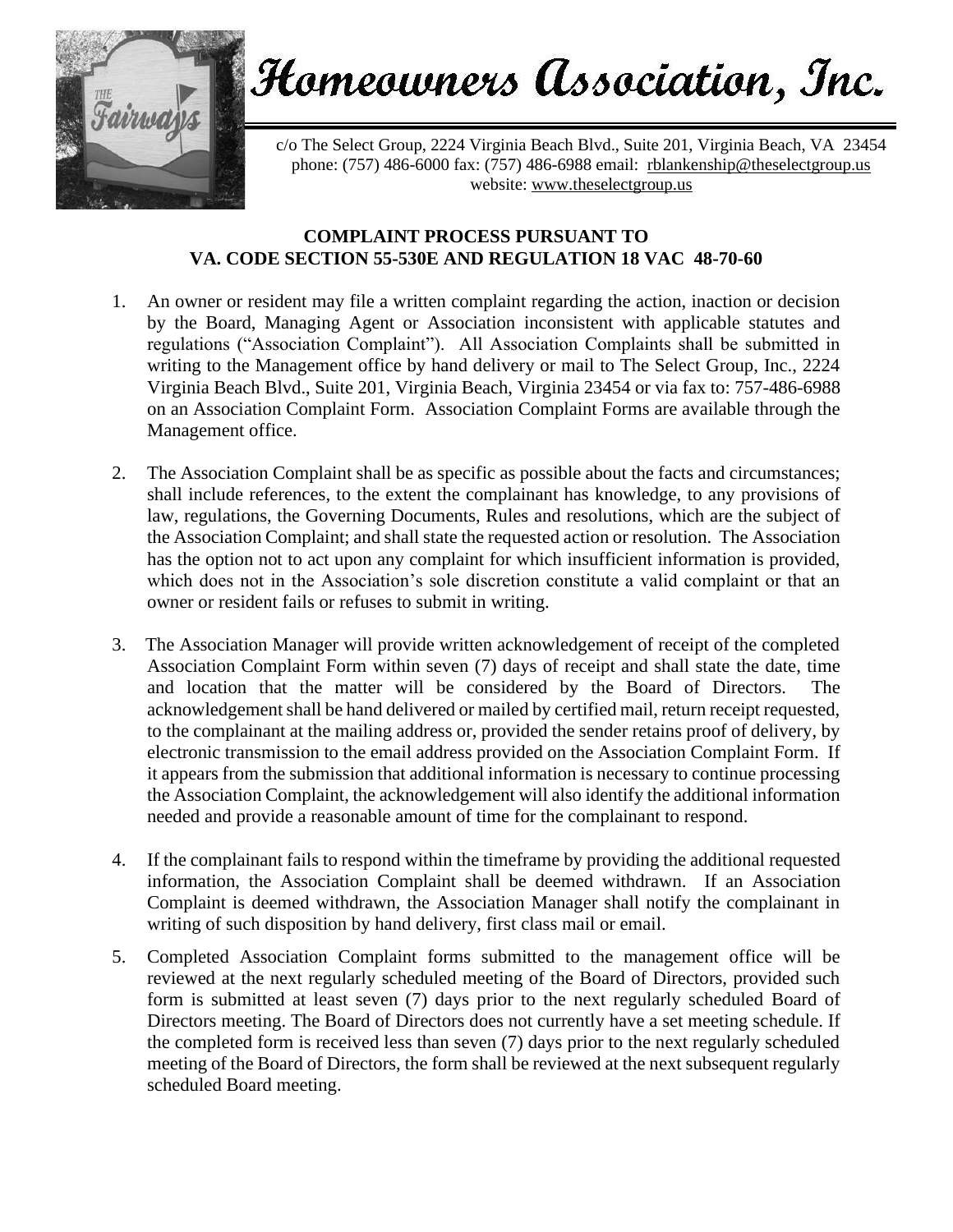- 6. Within seven (7) days of any decision by the Board of Directors, notice will be hand delivered or mailed by certified mail return receipt requested or, provided the sender retains sufficient proof of delivery, by electronic transmission to the complainant at the address on the Association Complaint Form. This notice shall be dated and include specific citations to applicable Governing Documents, statutes, regulations, Rules or resolutions that led to the determination, as well as the CICB registration number of the Association and if applicable, the name and license number of the Common Interest Community Manager shall also be provided. This notice will be the final written determination if no appeal is made by the complainant.
- 7. Once the Association Complaint procedure has been exhausted, the notice of final determination shall be dated and include specific citations to applicable Governing Documents, statutes, regulations, Rules or resolutions that led to the final determination, as well as the CICB registration number of the Association. If applicable, the name and license number of the Common Interest Community Manager shall also be provided. The final determination notice shall include a notice of the complainant's right to file a Notice of Final Adverse Decision with the Common Interest Community Ombudsman and the applicable contact information.
- 8. A record of each association complaint filed with the Association shall be maintained for no less than one year after the association acts on the complaint.